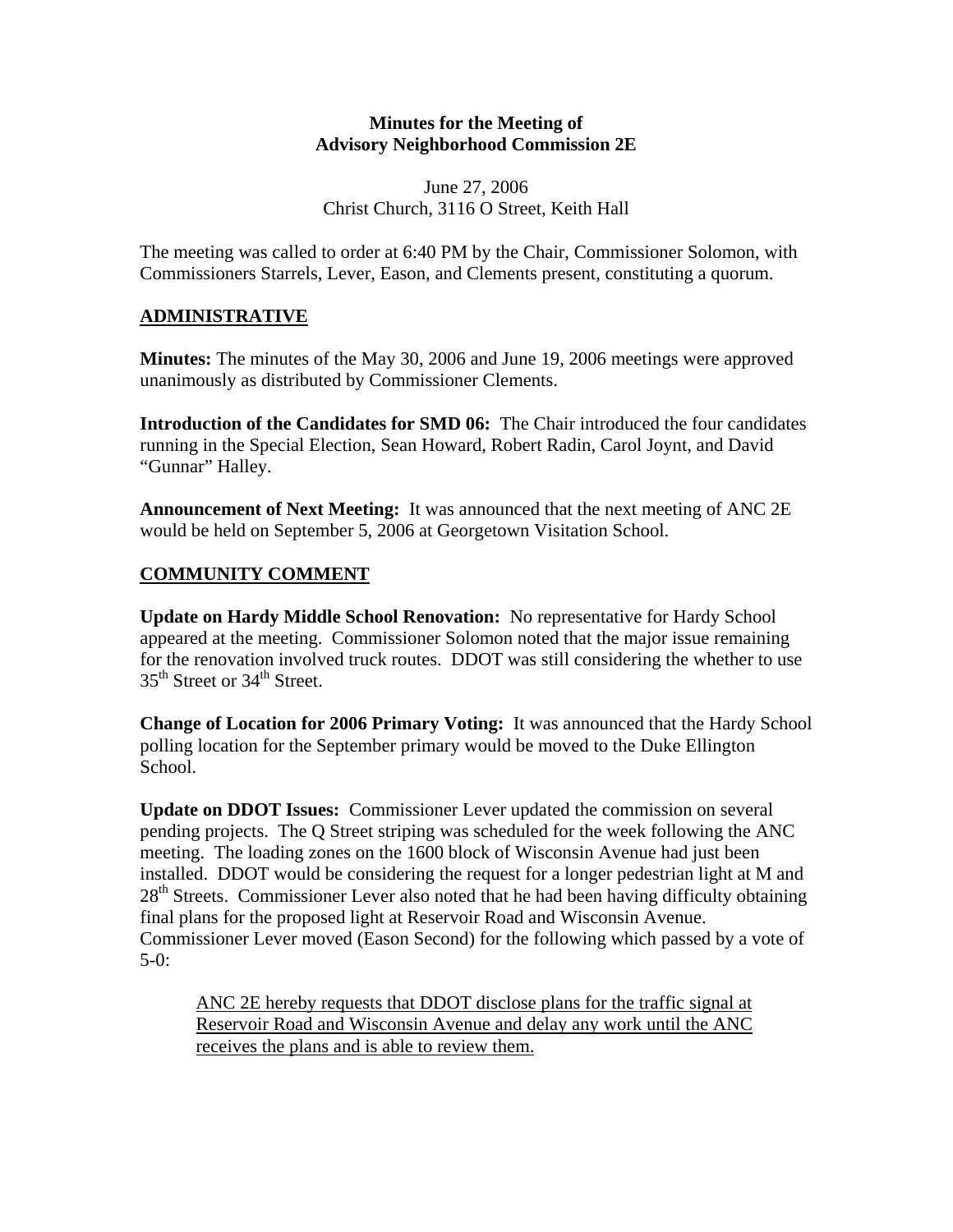Announcement of BZA Decision in 1812 34<sup>th</sup> Street Appeal: Commissioner Eason announced that the BZA had released its written decision in the case. The BZA found that a trellis was not a permissible structure to warrant reclassification of a house from "semi-detached" to "row house" status.

## **NEW BUSINESS**

#### *ABC Matters*

**Red Ginger, 1564 Wisconsin Avenue (Application #74166):** The owner of Red Ginger was requesting the addition of spirits to his liquor license. Commissioner Starrels presented a Voluntary Agreement (attached) for the change. Commissioner Starrels moved (Lever Second) to accept the Voluntary Agreement as presented which passed by a vote of 5-0.

### *Zoning and Planning*

**1643 & 1645 31st Street/3051 Avon Lane (OGB 06-214):** Mark Teren and Dale Overmyer presented plans for changes to the Friendly Estate. The main features included subdivision of the property at the tennis court to two lots with four homes as well as expansion of the existing carriage house. Many neighbors appeared to oppose the plan. Andrew Farrell spoke for a large group of neighbors and cited the impact of major construction on Avon Lane, an increase in the building density on this particular part of Georgetown, the loss of mature trees, and the dangers of major excavation. Barbara Zartman from CAG commented on the dangers of underground work as well. Mr. Teren says that he realizes the many steps and obligations involved in a major project and wants to be a part of the process. Commissioner Eason moved (Lever Second) for the following which passed by a vote of 5-0:

RESOLVED, by Advisory Neighborhood Commission 2E ("ANC" or Commission") that the Commission strongly opposes the conceptual development plans for the property known as  $1645 \frac{31}{5}$  Street, NW (the "Friendly Estate," or "Property"), for the following reasons:

1. The Commission opposes subdivision of the historic landmark Property, which remains one of the few large estates in Georgetown, and the negative impacts such subdivision and intensive development would have on the neighborhood.

2. The Commission has great concerns that the proposed development would compromise the significant centennial trees now on the Property, and eliminate desirable green space.

3. The Commission has great concerns about the negative impacts on the neighborhood of the additional traffic on Avon Lane which would result from the proposed development.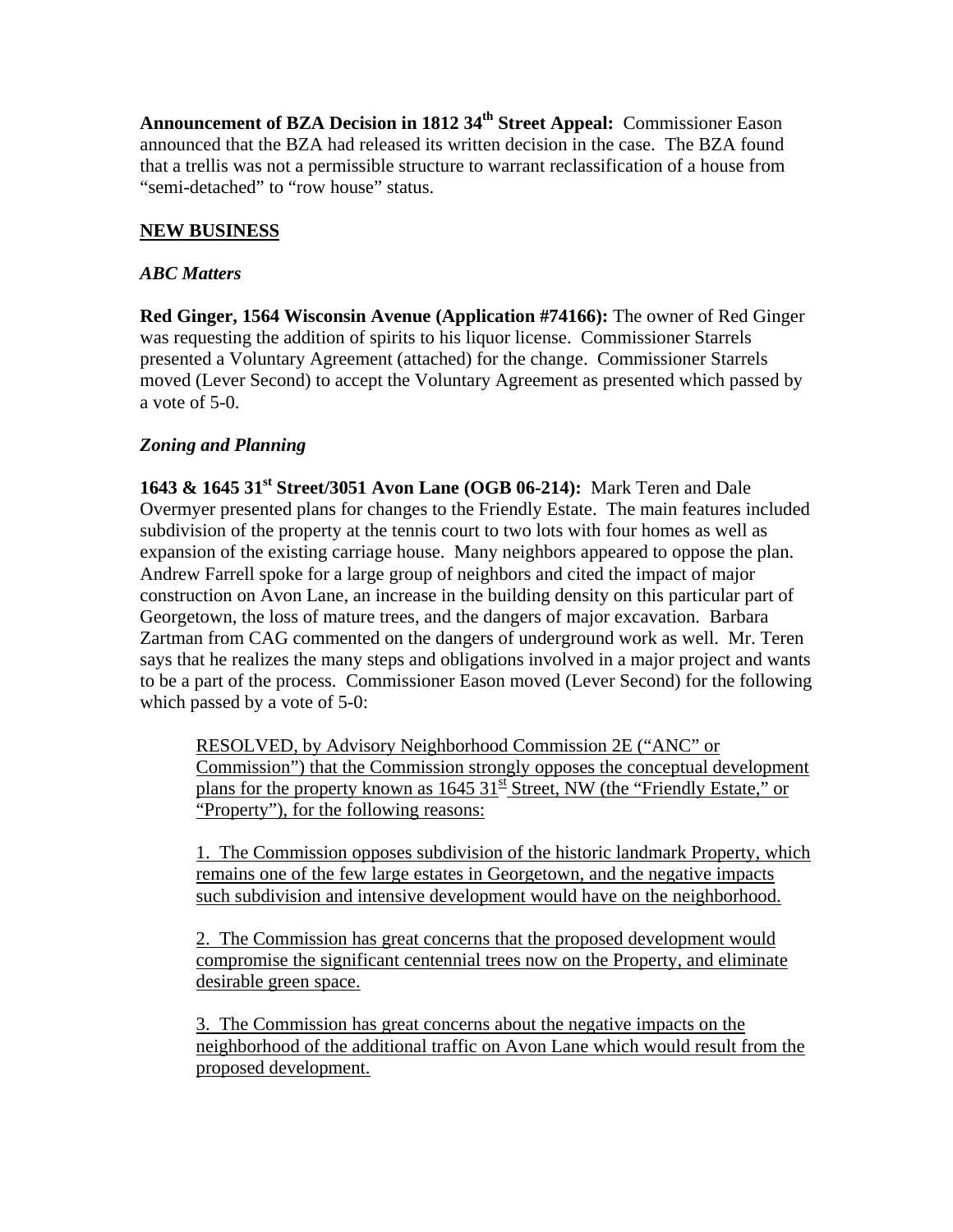4. While the Commission does not oppose the general notion of sensitive additions to the existing residence on the Property, to the extent that such additions would preserve the character of the residence, not impact the centennial trees, and are otherwise sensitive to the historic nature of the Property and the neighborhood, the Commission believes that the conceptual plans advanced at this time do not meet those general criteria.

5. While the Commission appreciates the efforts of the applicant to engage in dialog with the community regarding the proposed development, the overwhelming response of the community as expressed to the Commission has been in opposition to the plans as presented.

FURTHER RESOLVED, that the Commission strongly objects to any modification to the presently approved additions to the adjacent property located at 3051 Avon Lane, NW, without full review as required by law; and,

FURTHER RESOLVED, that copies of this Resolution be sent to:

- The Old Georgetown Board;
- . The District of Columbia Office of Historic Preservation;
- The Zoning Administrator; and,
- Ward 2 Councilmember Jack Evans

**Police Report:** Sergeant Carlos Bundy of the Metropolitan Police Department gave the police report. Sgt. Bundy reported the following incidents over the past month: nine thefts from auto, five robberies, eight burglaries, and nine assaults. Over 50% of the thefts from auto occurred when car doors were unlocked. Sgt. Bundy reminded residents that these basic precautions drastically reduce the risk of thefts. Commissioner Eason asked Sgt. Bundy to investigate an encampment of homeless individuals living in the park at 2500 Q Street. Finally, Bundy announced sobriety checkpoints on K Street for the upcoming weekend between the hours of 8:00 PM and 4:00 AM.

**Consent Calendar:** Commissioner Clements moved (Lever Second) to approve the consent calendar, which passed by a vote of 5-0. The consent calendar included the following projects:

OGB 06-223, 1619 34<sup>th</sup> St. OGB 06-200, 3014 O St. OGB 06-231, 3242 M St.

**3407 R Street (OGB 06-192):** Plans were presented for a two story rear addition of approximately seven feet as well as an upper level deck. No changes were proposed to the front of the house. The neighbor to the west objected due to the loss of privacy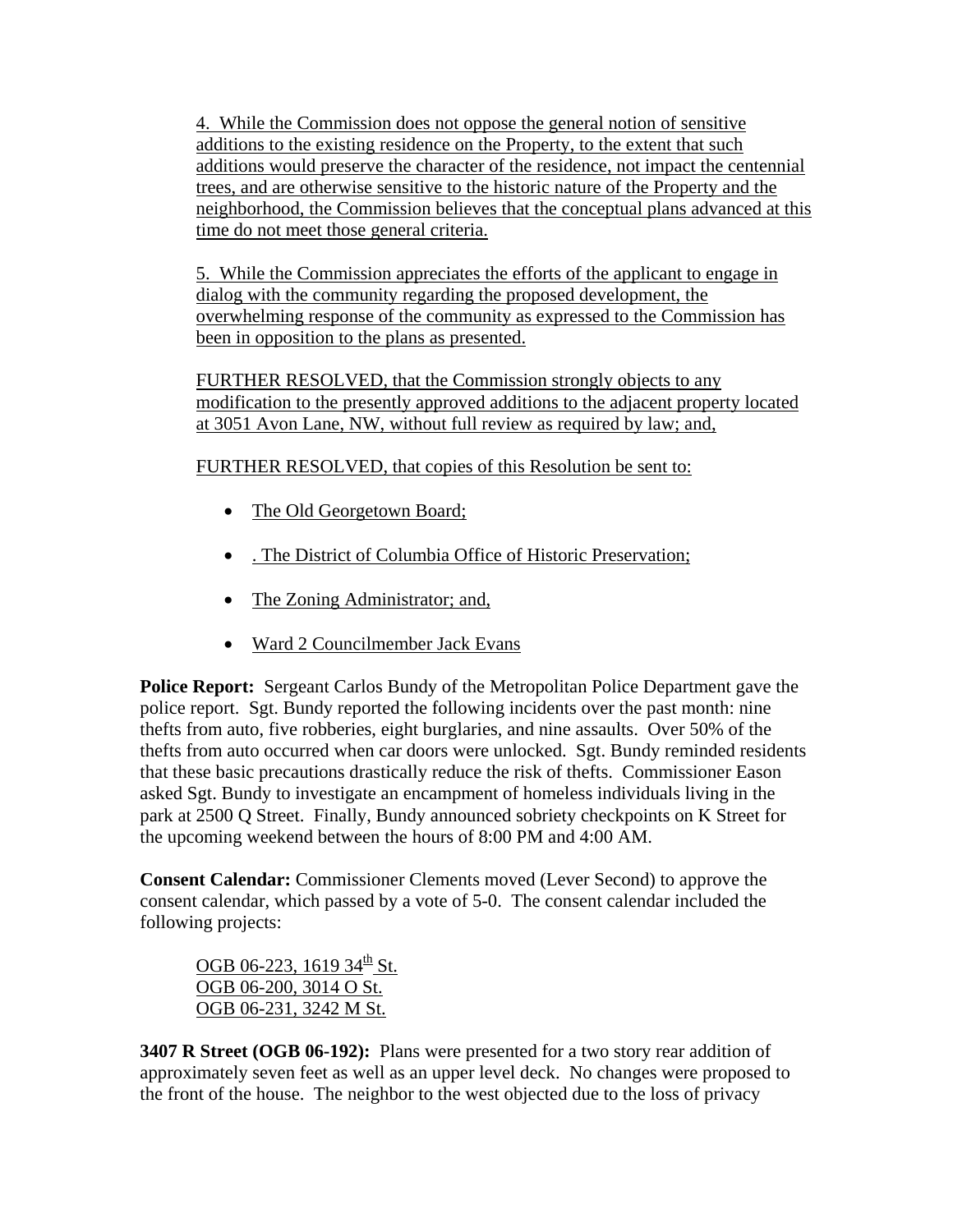related to the deck. Barbara Zartman of CAG noted that a Stop Work Order had previously been issued for work without a permit on the property. Commissioner Solomon moved (Lever Second) for the following which passed by a vote of 5-0:

ANC 2E opposes the plans as presented for 3407 R Street as they were not complete nor current so we request that the Old Georgetown Board defer action until new plans are presented at our next meeting. Furthermore, ANC opposes the proposed decks because of the privacy and noise concerns of the nearby neighbors.

**Request for Ceremonial Renaming of P Street Bridge to Lauzun Legion Bridge:** Commissioner Eason moved (Clements Second) for the following which passed by a vote of 5-0:

It is our wish to have a ceremonial renaming of the P Street Bridge to the Lauzun Legion Bridge in honor of the encampment made by Rochambeau and the Duke de Lauzun and the Lauzen Legion.

**1357 Wisconsin Avenue (OGB 06-053):** Revised plans were presented for the property. The residential addition in the rear was moved closer to Wisconsin Avenue as requested by the Old Georgetown Board. Commissioner Lever moved (Clements Second) for the following which passed by a vote of 5-0:

ANC 2E does not oppose the plans for the concept of combining both commercial and residential space together at 1357 Wisconsin Avenue and we appreciate the use of garages to help alleviate potential parking problems. ANC does request that the O Street neighbors be notified of this project before our September meeting with hopes of their approval.

**1039 33rd Street (OGB 06-209):** Plans were presented for text on the east side of the building to try and increase business. The text would not be illuminated. Commissioner Starrels moved (Lever Second) for the following which passed by a vote of 5-0:

ANC 2E has no objection to the banner as presented for Chez Mama San at 1039  $33<sup>rd</sup>$  Street.

**3341 Prospect Street (OGB 06-???):** Plans were presented for a two-story rear addition and side infill. Part of the addition would include a glass enclosure. The addition would only be visible from the Govinda Gallery and no neighbors appeared in opposition to the project. Commissioner Starrels moved (Solomon Second) for the following which passed by a vote of 5-0: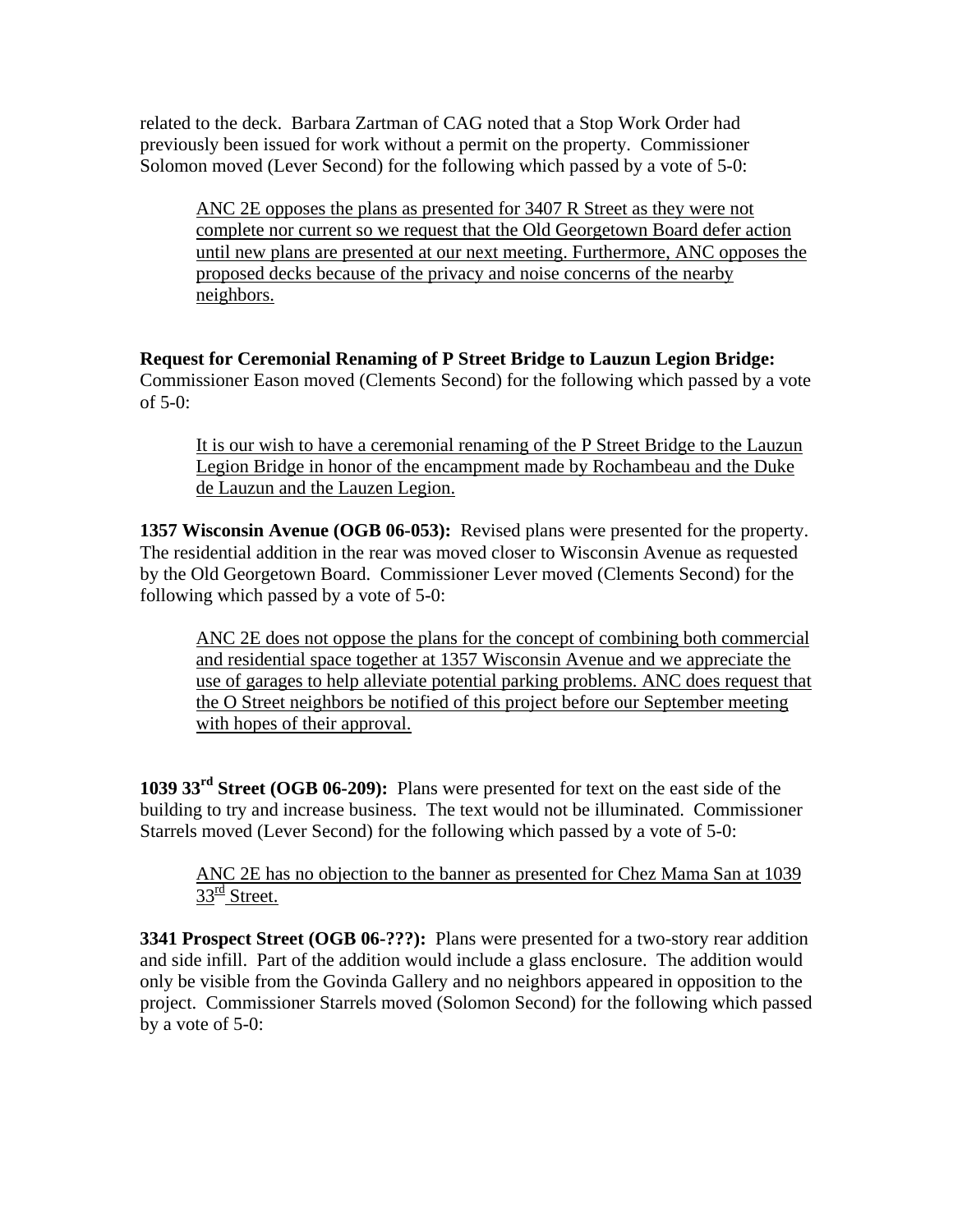ANC 2E has no objection to the plans for the addition and fill-in at 3341 Prospect Street but would like the owner to make contact with the absentee owner of the property on the east.

**3117 O Street (OGB 06-212):** Plans were presented for changes to the pool cabana in the rear of the property. The owner brought letters of support from all of the neighbors. The changes would not be visible from street level. Commissioner Lever moved (Clements Second) for the following which passed by a vote of 5-0:

ANC 2E has no objection to the plans as presented for 3117 O Street and we appreciate the thoroughness of the presentation and letters of support from the neighbors.

**1601 28th Street (OGB 06-216):** Plans were presented for a curb cut on the property. Commissioner Eason noted that, while the ANC is typically opposed to curb cuts, this was a special case where the curb cut would not negatively impact the neighborhood. Commissioner Lever expressed concern about the proposal. Commissioner Eason moved (Clements Second) for the following which passed by a vote of 4-0 (Lever Abstaining):

RESOLVED, by Advisory Neighborhood Commission 2E ("ANC," or "Commission"), that the Commission strongly endorses the proposed project at  $1601 \, 31^{\text{st}}$  Street, NW, as being sensitive to the historic nature of the neighborhood and preservation of significant trees; and,

FURTHER RESOLVED, that the Commission specifically endorses the Applicant's request for a curb-cut and driveway entrance off of Q Street, NW, noting that no parking spaces would be lost and that neighboring properties on the north side of Q Street all have driveway entrances from Q Street.

**2717 P Street (OGB 06-225):** No representative appeared to present the project. Commissioner Eason moved (Solomon Second) for the following which passed by a vote of 5-0:

ANC 2E requests that the OGB defer a decision on this project as no representative appeared at the duly noticed meeting of the ANC.

**1426 Wisconsin Avenue (OGB 06-197):** Plans were presented for changes to the façade and windows of the property. Several Commissioners were concerned with the "commercial quality" of the storefront. Commissioner Solomon thanked the applicant for appearing at the meeting as several businesses had recently made changes on the 1400 block of Wisconsin Avenue without proper approval. Commissioner Lever moved (Solomon Second) for the following which passed by a vote of 5-0:

ANC 2E objects to the commercial quality of the proposed storefront at 1426 Wisconsin Avenue, but does appreciate the fact that the owner is going through